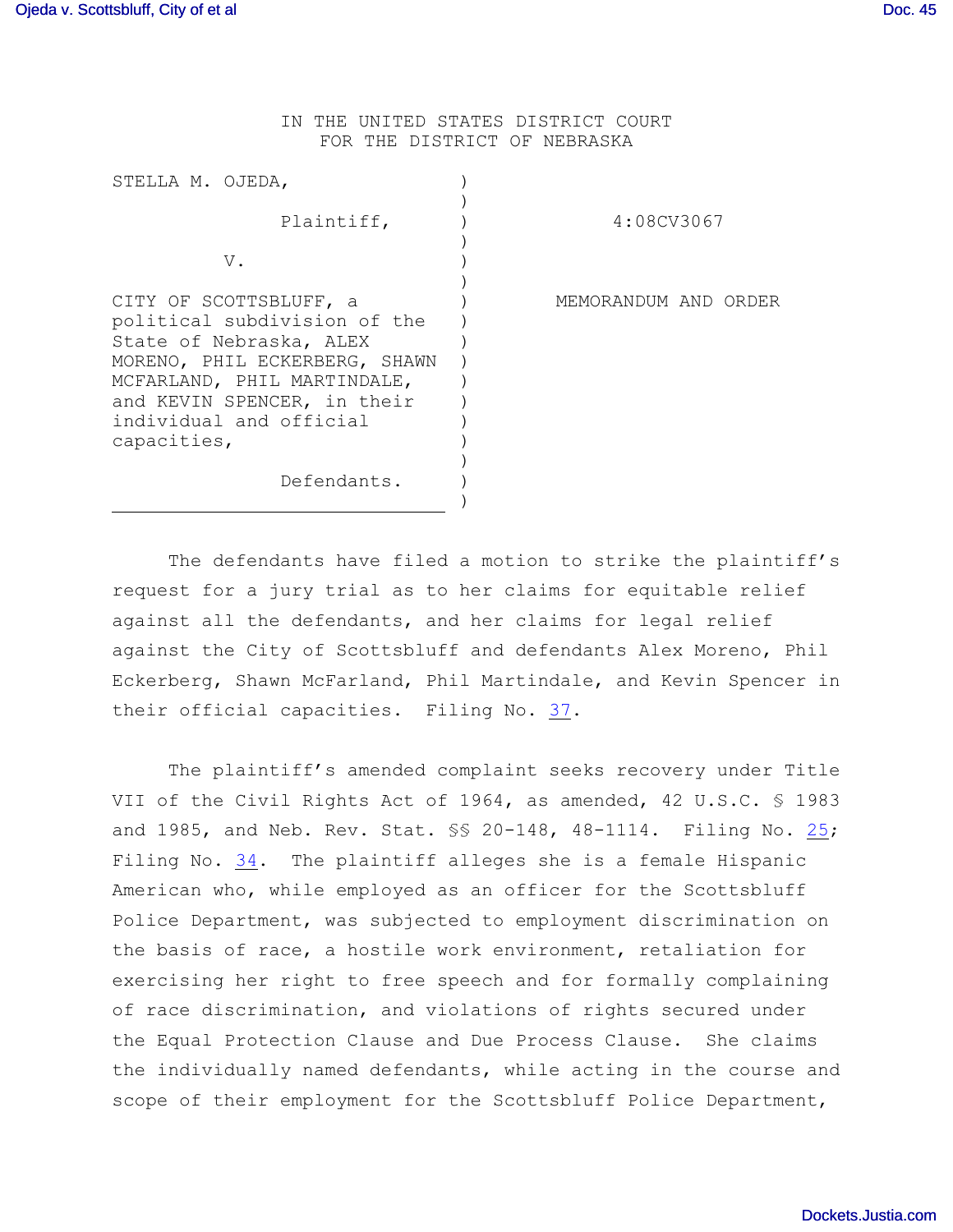each played a role in carrying out the unlawful and discriminatory conduct alleged in her amended complaint. She seeks a judgment declaring that her rights have been violated; an order enjoining the defendants from further discriminatory practices, removing all disciplinary charges and actions from her personnel file, and reinstating her as an officer for the Scottsbluff Police Department; and a monetary award of compensatory and punitive damages, attorney fees, and expert fees.

The defendants argue that the plaintiff has no Seventh Amendment right to a jury trial on her claims for equitable relief, or on her claims against the City of Scottsbluff and the defendant officers in their official capacities.

## 1. Claims for Equitable Relief.

"There is no right to a jury trial on plaintiff's claims for equitable relief.  $\ldots$  . Therefore, to the extent the plaintiff's complaint demands a jury determination on her equity claims against any of the defendants, her jury demand must be stricken." [Rohren v. Centennial Public School Dist. 67-R, 2007 WL 4118943, 1](http://www.westlaw.com/find/default.wl?rs=CLWP3.0&vr=2.0&cite=2007+WL+4118943) [\(D. Neb. 2007\)](http://www.westlaw.com/find/default.wl?rs=CLWP3.0&vr=2.0&cite=2007+WL+4118943)(Piester, M.J., presiding)(citing [Curtis v.](http://web2.westlaw.com/find/default.wl?fn=_top&rs=WLW8.10&rp=%2ffind%2fdefault.wl&mt=Westlaw&vr=2.0&sv=Split&cite=415+U.S.+189) [Loether](http://web2.westlaw.com/find/default.wl?fn=_top&rs=WLW8.10&rp=%2ffind%2fdefault.wl&mt=Westlaw&vr=2.0&sv=Split&cite=415+U.S.+189), 415 U.S. 189, 198 (1974); [Buss v. Douglas, 59 F.R.D.](http://web2.westlaw.com/find/default.wl?fn=_top&rs=WLW8.10&rp=%2ffind%2fdefault.wl&mt=Westlaw&vr=2.0&sv=Split&cite=59+F.R.D.+334) [334, 334-35 \(D. Neb. 1973\)](http://web2.westlaw.com/find/default.wl?fn=_top&rs=WLW8.10&rp=%2ffind%2fdefault.wl&mt=Westlaw&vr=2.0&sv=Split&cite=59+F.R.D.+334)(Urbom, J., presiding)).

## 2. Claims for Legal Relief.

The plaintiff seeks an award of compensatory and punitive damages. The defendants claim the plaintiff is not entitled to a jury trial on her damage claims against the City of Scottsbluff

2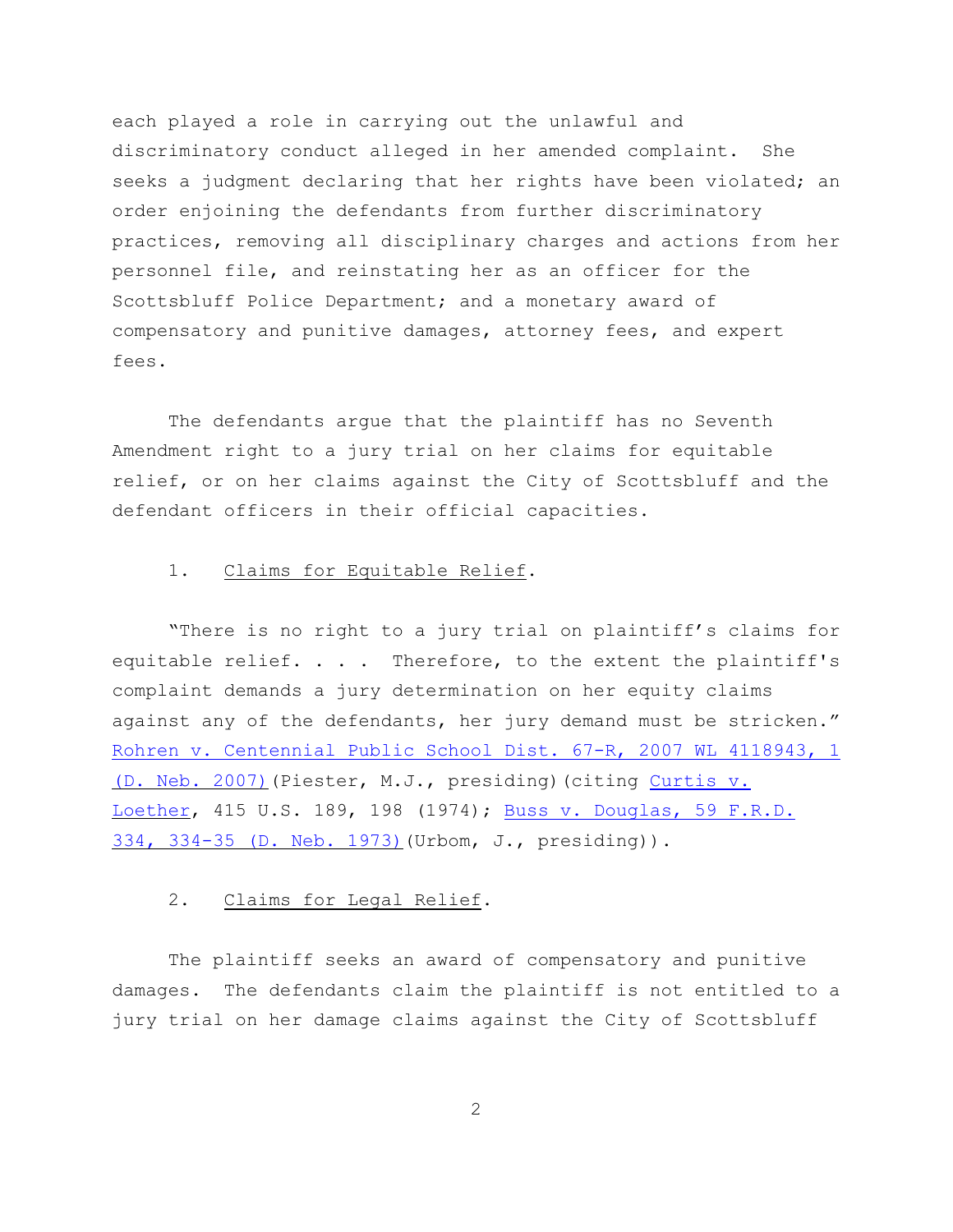or its defendant officers in their official and/or professional capacities.

"A suit against a government official in his or her official capacity is 'another way of pleading an action against an entity of which an officer is an agent.'" [Baker v. Chisom, 501 F.3d](http://www.westlaw.com/find/default.wl?rs=CLWP3.0&vr=2.0&cite=501+F.3d+920) [920, 925 \(8th Cir. 2007\)](http://www.westlaw.com/find/default.wl?rs=CLWP3.0&vr=2.0&cite=501+F.3d+920) (quoting [Monell v. Dep't of Social](http://web2.westlaw.com/find/default.wl?fn=_top&rs=WLW8.10&rp=%2ffind%2fdefault.wl&mt=Westlaw&vr=2.0&sv=Split&cite=436+U+.S.+658) [Services, 436 U .S. 658, 690 n. 55 \(1978\)](http://web2.westlaw.com/find/default.wl?fn=_top&rs=WLW8.10&rp=%2ffind%2fdefault.wl&mt=Westlaw&vr=2.0&sv=Split&cite=436+U+.S.+658)). Therefore, the claims against defendants Alex Moreno, Phil Eckerberg, Shawn McFarland, Phil Martindale, and Kevin Spencer in their official capacities are claims against the City of Scottsbluff itself.

The plaintiff has no right to a jury trial on her claims against the City and its officers acting in their official capacities "because at common law no action for damages ... lay against public officials acting in their official capacities as agents of the sovereign." [Buss, 59 F.R.D. at 336](http://www.westlaw.com/find/default.wl?rs=CLWP3.0&vr=2.0&cite=59+F.R.D.+336). "[S]ince there was no common law right to sue the political subdivisions of the State of Nebraska, there was no Seventh Amendment right to a jury trial." [Gragg v. City of Omaha, 812 F.Supp. 991, 992-93](http://www.westlaw.com/find/default.wl?rs=CLWP3.0&vr=2.0&cite=812+F.Supp.+991) [\(D.Neb.1993\)](http://www.westlaw.com/find/default.wl?rs=CLWP3.0&vr=2.0&cite=812+F.Supp.+991)(Kopf, J., presiding)(citing [Galloway v. United](http://web2.westlaw.com/find/default.wl?fn=_top&rs=WLW8.10&rp=%2ffind%2fdefault.wl&mt=Westlaw&vr=2.0&sv=Split&cite=319+U.S.+372) [States, 319 U.S. 372, 388-89 \(1943\)](http://web2.westlaw.com/find/default.wl?fn=_top&rs=WLW8.10&rp=%2ffind%2fdefault.wl&mt=Westlaw&vr=2.0&sv=Split&cite=319+U.S.+372).

"Although Nebraska has, by statute, waived its sovereign immunity with respect to suits against its political subdivisions, (see Nebraska Political Subdivision Tort Claims Act, Neb. Rev. Stat. §§ 13-901 to 13-926), this waiver is limited and does not permit such actions to be tried before a jury." [Rohren, 2007 WL 4118943](http://www.westlaw.com/find/default.wl?rs=CLWP3.0&vr=2.0&cite=2007+WL+4118943), at \*1. Pursuant to the explicit language of [Neb. Rev. Stat. § 13-907](http://www.westlaw.com/find/default.wl?rs=CLWP3.0&vr=2.0&cite=NE+ST+s+13-907), claims filed against political subdivisions must be "heard and determined by the appropriate court *without* a jury." [Neb. Rev. Stat. § 13-907](http://www.westlaw.com/find/default.wl?rs=CLWP3.0&vr=2.0&cite=NE+ST+s+13-907)

3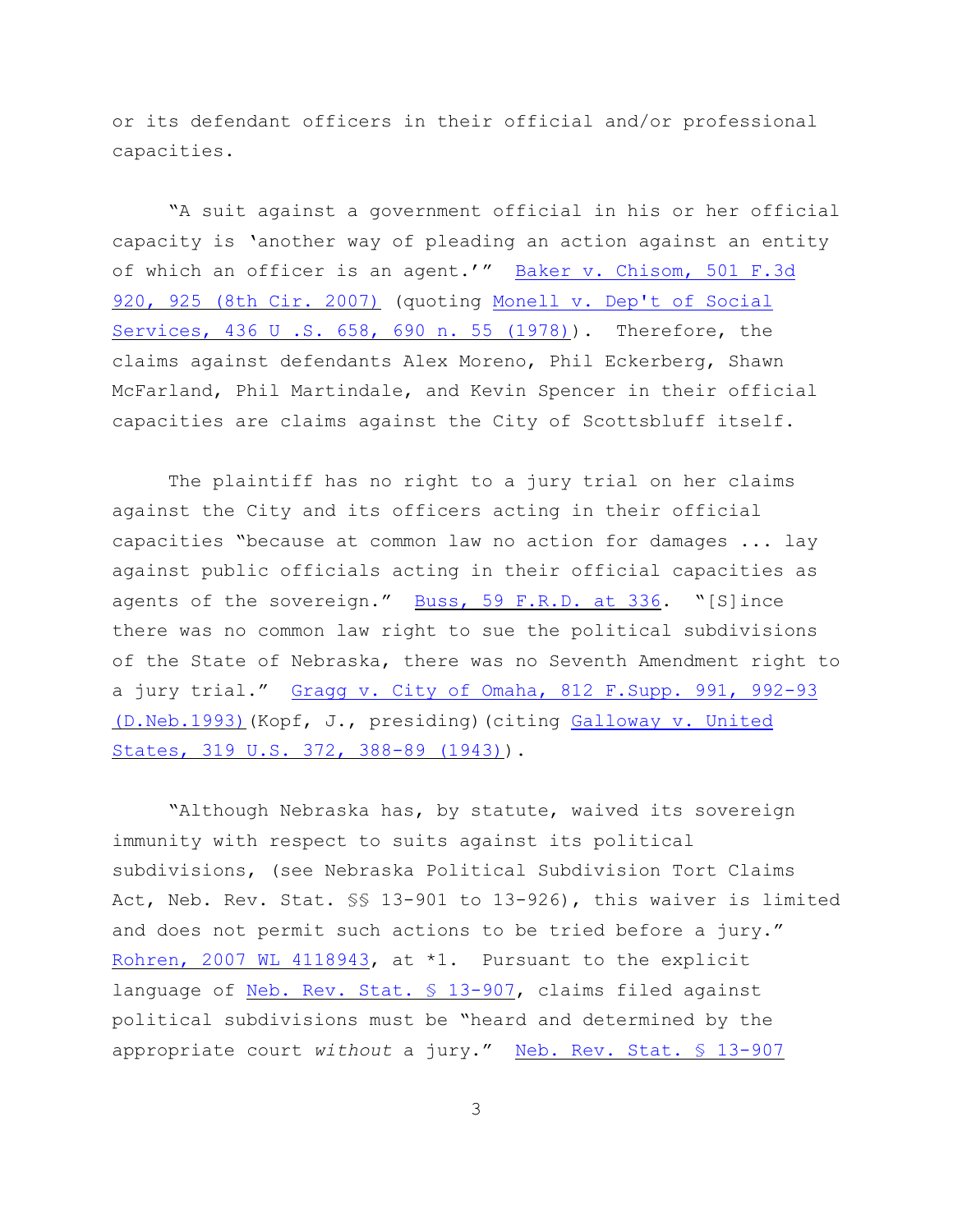(emphasis added). [Rohren, 2007 WL 4118943](http://www.westlaw.com/find/default.wl?rs=CLWP3.0&vr=2.0&cite=2007+WL+4118943), at \*1 (citing [Frosh](http://www.westlaw.com/find/default.wl?rs=CLWP3.0&vr=2.0&cite=2006+WL+3388642) [ex rel. Rohrbouck v. North Platte Public Schools, 2006 WL](http://www.westlaw.com/find/default.wl?rs=CLWP3.0&vr=2.0&cite=2006+WL+3388642) [3388642, \\*1 \(D. Neb. 2006\)](http://www.westlaw.com/find/default.wl?rs=CLWP3.0&vr=2.0&cite=2006+WL+3388642) (no right to jury trial on plaintiff's IDEA claim against a Nebraska school district)(Thalken, M.J., presiding); [Harders v. Grand Island Public Schools, 2006 WL](http://www.westlaw.com/find/default.wl?rs=CLWP3.0&vr=2.0&cite=2006+WL+2528524) [2528524, \\*1 \(D. Neb. 2006\)](http://www.westlaw.com/find/default.wl?rs=CLWP3.0&vr=2.0&cite=2006+WL+2528524) (no right to jury trial on plaintiff's FMLA claim against a Nebraska school district)(Piester, M.J., presiding)).

The plaintiff argues, however, that even if she is not entitled to a jury trial on her equity claims and her legal claims against the City of Scottsbluff and its officers in their official capacities, she is entitled to a jury trial on her § 1983 claims against the officers in their individual capacities. She therefore asks the court to use the jury empanelled on these § 1983 claims as an advisory jury on the claims tried to the court.

The plaintiff's request for an advisory jury may ultimately have merit, but this case has not progressed beyond the early stages. The issues that will ultimately remain in dispute and in need of a trial determination are currently unknown. Once those have crystalized, the court may consider using an advisory jury upon the request of either party. At this time, such a determination would be premature.

- IT THEREFORE HEREBY IS ORDERED:
- 1) The defendants' motion to strike the plaintiff's request for a jury trial, filing no. [37](http://ecf.ned.uscourts.gov/doc1/11301553006), is granted.
- 2) The plaintiff's demand for a jury trial on her claims seeking equitable relief against all the defendants, and her claims seeking legal relief against the City of Scottsbluff and defendants Alex Moreno, Phil Eckerberg,

4